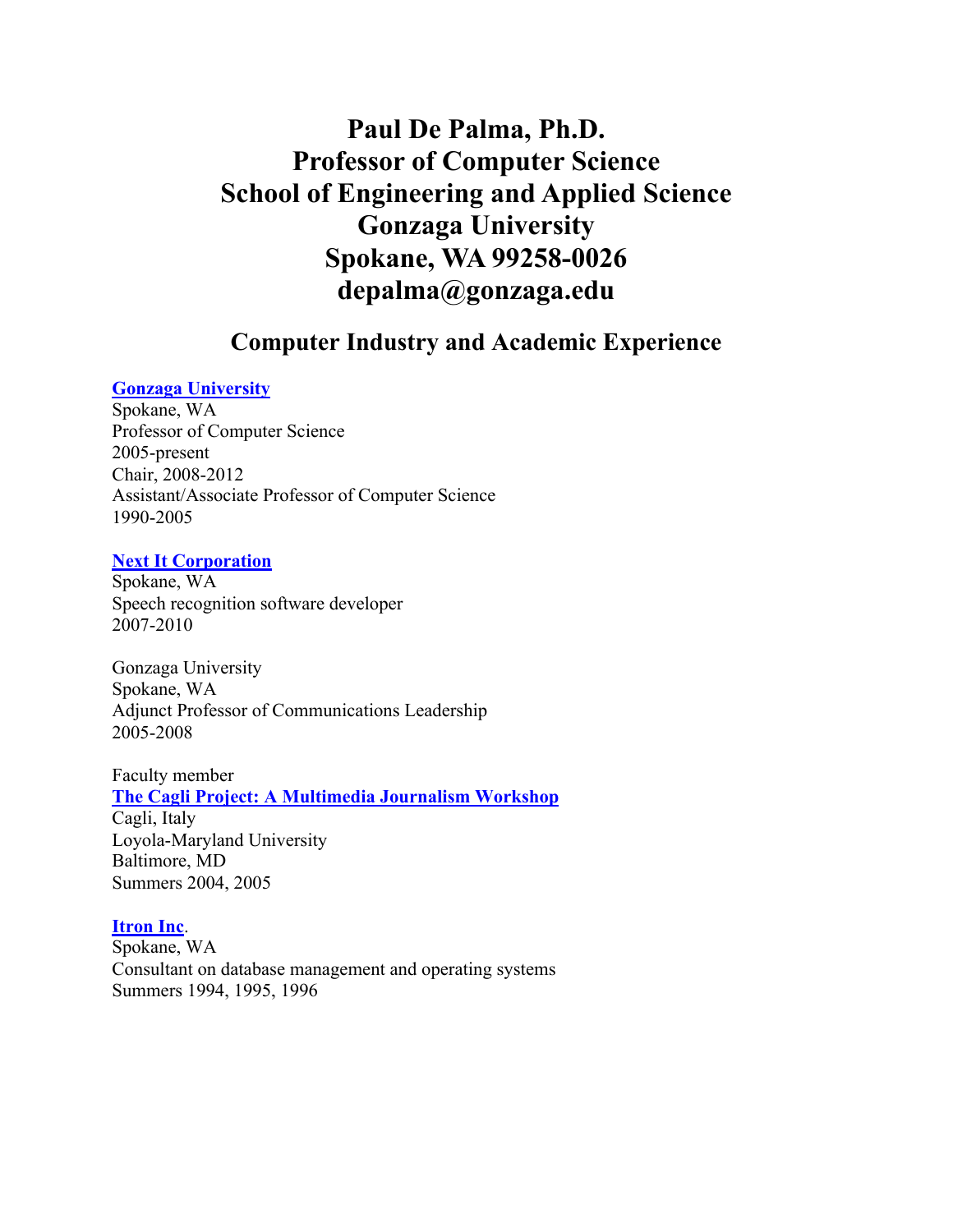### **Towers Perrin (Towers Watson)**

Philadelphia, PA Towers Perrin's clients include three quarters of the world's 500 largest companies. Software developer/project leader/contractor 1983 -1990

#### **Sperry Univac (Unisys)**

Philadelphia, PA Sperry Univac traces its origins to the ENIAC team at The University of Pennsylvania. Software developer 1980-1983

## **Education**

#### **University of New Mexico**

Ph.D., Computational Linguistics, 2010 Committee George Luger (Computer Science, Penn) Caroline Smith (Linguistics, Yale) Charles Wooters (Computer Science & Linguistics, Berkeley) William Croft (Linguistics, Stanford) Dissertation Title: Syllables and Concepts in Large Vocabulary Speech Recognition

#### **Temple University**

M.S., Computer Science, 1990 Advisor: Judith Weiner (Linguistics, Penn) Research: lexical ambiguity

# **University of California at Berkeley**

M.A., English

**St. Louis University** A.B, Honors Program English

## **Honors and Appointments**

Visiting Research Fellow Walter J. Ong, S.J. Center for Language, Culture, and Media Studies St. Louis University St. Louis, MO 2015-2016 Research: rhetoric and privacy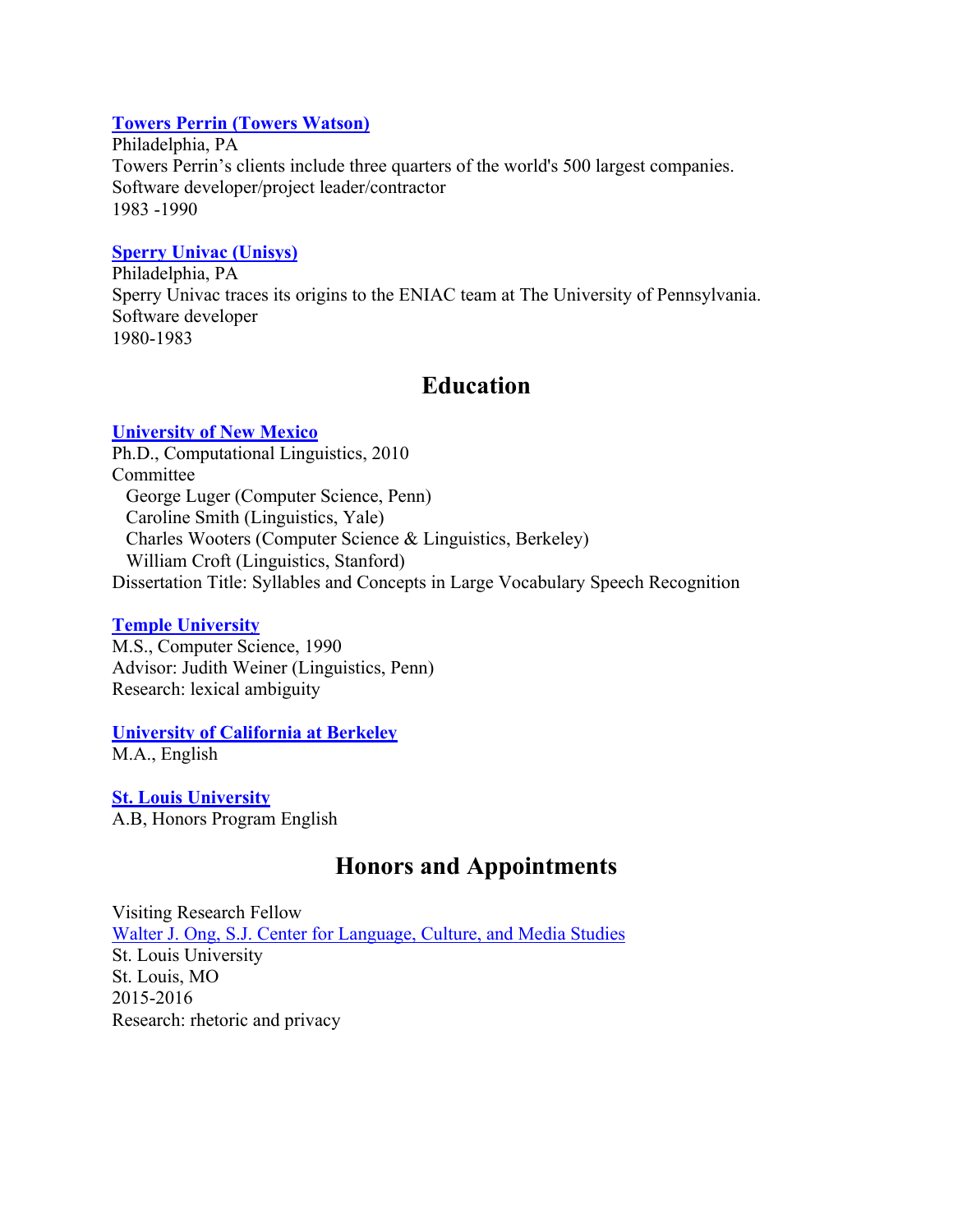Visiting Research Professor Department of Speech and Hearing Sciences Elson S. Floyd College of Medicine Washington State University Spokane, WA 2014–2015 Research: fundamental frequency in parents of traditionally developing and hard-of-hearing children.

*The Best American Science and Nature Writing, 2000* Essay, *"*http//www.when.is.enough.enough.com*,"* selected for inclusion. Edited by David Quammen and Burkhard Bilger Houghton Mifflin, 2000

University Fellow Temple University, 1987-1989

Woodrow Wilson Fellow University of California at Berkeley

Magna Cum Laude St. Louis University

Phi Beta Kappa St. Louis University

Alpha Sigma Nu, Jesuit Honor Society St. Louis University

Honors Program St. Louis University

## **Research Interests**

Development of speech and language Automatic speech recognition Probabilistic syllabification Digital privacy

## **Media**

Work with Mark Vandam on child-directed speech (https://labs.wsu.edu/vandam/media/)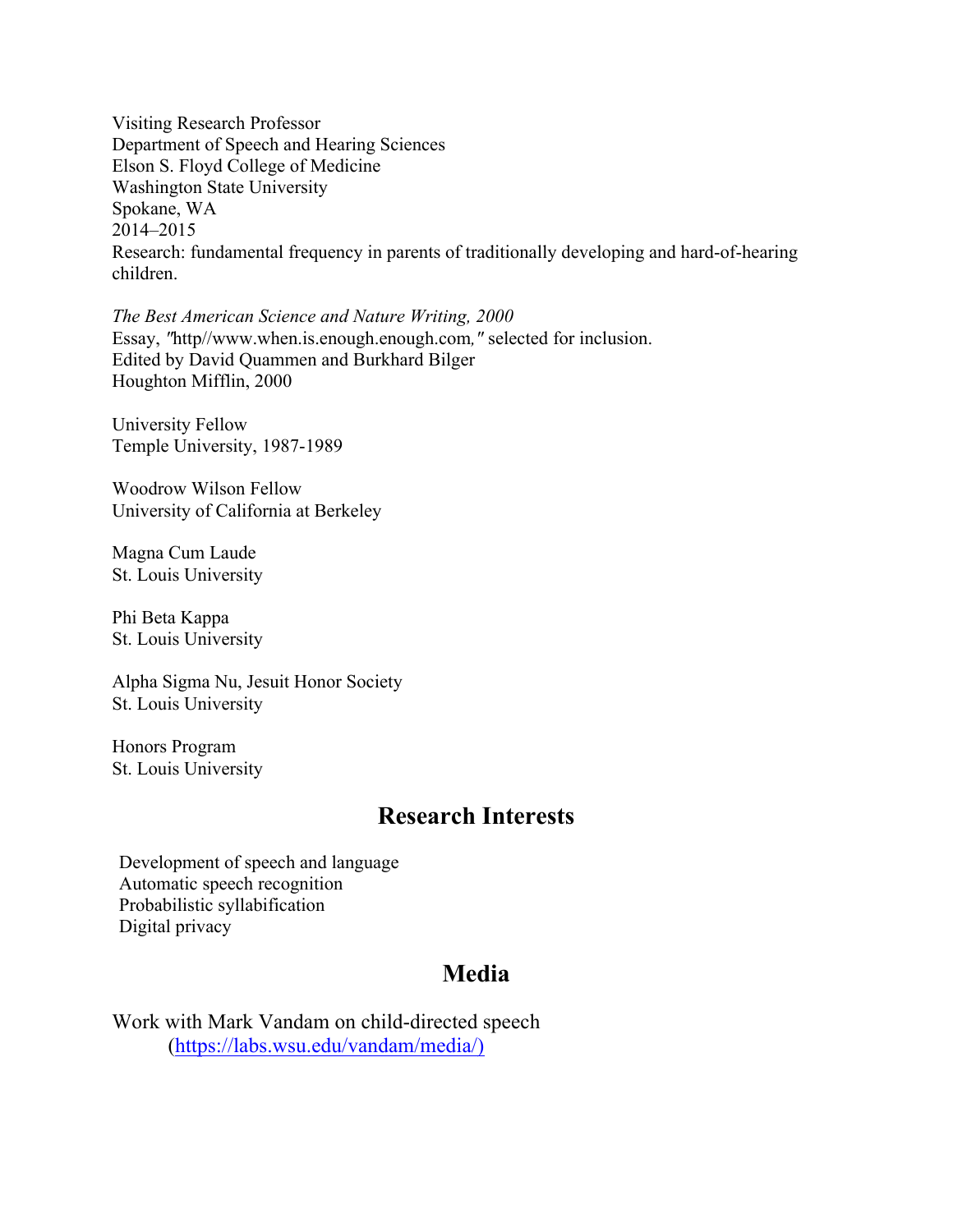- De Palma, Paul. (2015). Our Changing Ideas about Privacy in the Current Digital Age, 30 Minute Interview with Marcus Smith. *Thinking Aloud*, WBYU/SIRIUSXM. Broadcast 11/2/15. Available at: http://www.classical89.org/thinkingaloud/archive/episode/?id=11/2/2015
- De Palma, Paul. (2011). Interview with Joel Smith. Computers Can Read Your Mind and Four Other Lessons Local Universities Taught Last Year. *The Inlander,* 6/15/2011.
- De Palma, Paul. (2010). Thirty Minute Interview on Automatic Speech Recognition with Tony Flinn, *Just a Theory,* Show 43, KPBX/KSFC, Spokane Public Radio, 12/5/2010.

## **Publications/Presentations**

### **I. Computational Linguistics & Genetic Algorithms**

- VanDam, M., De Palma, P. (2018). A modular, extensible approach to massive ecologicallyvalid behavioral data. *Behavioral Research Methods*. In Press.
- Krantz, J., Dulin, M. De Palma, P., VanDam M. (2018). Syllabification by phone categorization. Poster presented at and paper appearing in proceedings of GECCO 2018: The Genetic and Evolutionary Computation Conference, Kyoto, July  $15<sup>th</sup>$  to  $19<sup>th</sup>$ , 2018.
- De Palma, P., VanDam, M. (2017). Using Automatic Speech Processing to Analyze Fundamental Frequency of Child-Directed Speech Stored in a Very Large Audio Corpus. *Proceedings of the Joint 17th World Congress of International Fuzzy Systems Association and 9th International Conference on Soft Computing and Intelligent Systems,*  Otsu, Japan, June 27-30, 2017*.*
- VanDam, M., Warlaumont, A. Bergelson, E., Cristia, A., Soderstrom, M., De Palma, P., Mac Whinney, B. (2016). HomeBank: An Online Repository of Daylong Child-Centered Audio Recordings. *Seminars in Speech and Language*. 37(02):128-142 .
- VanDam, M., De Palma, P., Silbert, N. (2016). Fidelity of Automatically Coded Family Speech of Mothers, Fathers, and 30 month-old Children with and without Hearing Loss. Presentation at Paper Symposium: Studying Language Development through Human and Automated Annotation of Infants in Natural Auditory Environments at *2106 International Conference on Infant Studies, New Orleans, LA, May, 2016.*
- VanDam, M., Strong, W., & De Palma, P. (2015). Characteristics of fathers' prosody when talking with young children. Poster presented at the *American Speech-Language Hearing Association Convention*, Denver, CO, November, 2015.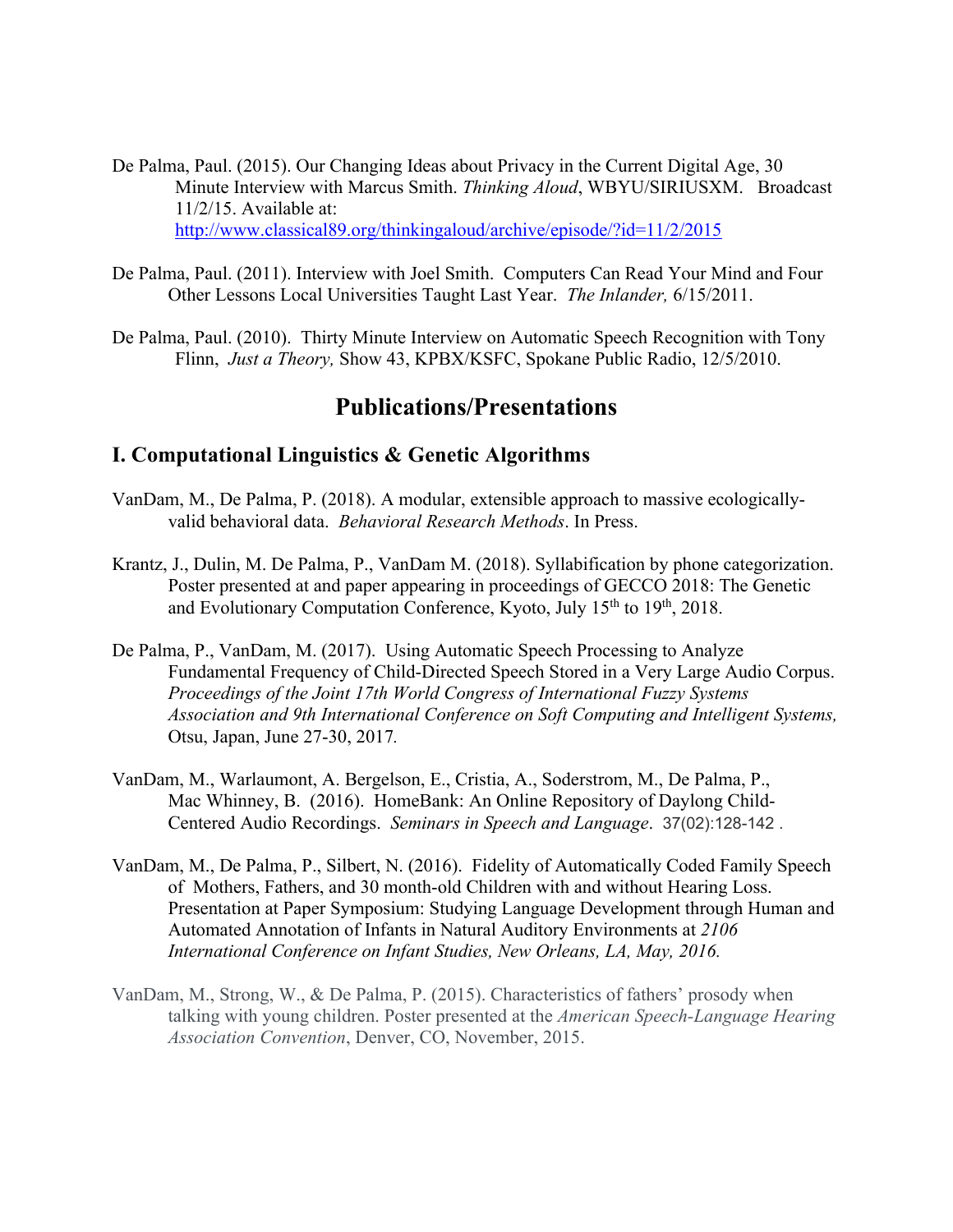- VanDam, M., De Palma, P., Strong, W. (2015). Fundamental Frequency of Speech Directed to children Who Have Hearing Loss. Poster, 169<sup>th</sup> Meeting of the Acoustical Society of America, Pittsburgh, PA, May, 2015.
- VanDam, M. , De Palma, P., Strong, W., Kelly, E. (2015). Child-Directed Speech to Preschoolers Who Are Hard-of-Hearing. Poster, 89<sup>th</sup> Annual Meeting of the Linguistic Society of America, Portland, OR, Jan. 2015.
- VanDam, M. De Palma, P., Strong, W., Kelly, E. (2015). Child-Directed Speech of Fathers. Poster, 89<sup>th</sup> Annual Meeting of the Linguistic Society of America, Portland, OR, Jan. 2015.
- VanDam, M., De Palma, P. (2014). Fundamental Frequency of Child-Directed Speech Using Automatic Speech Recognition. *Proceedings of the 7th International Conference on Soft Computing and Intelligent Systems and the 15th International Symposium on Advanced Intelligent Systems*, Kitakyushu, Japan, Dec., 2014.
- De Palma, P. (2014). Ongian Implications for Automatic Speech Recognition. Presentation at Technology, Rhetoric, and Cultural Change: Walter J. Ong, S.J. in the Age of Google, Facebook and Twitter, Gonzaga University, Spokane, WA, Feb., 2014.
- De Palma, P.(2014). Probabilistic Methods in Automatic Speech Recognition. In M. Khosrow-Pour (ed.), *Encyclopedia of Information Science and Technology*. Hershey, PA: IGI Global.
- De Palma, P., Ganzerli, S., Overbay, S., Luger, G., Glaspey, K. (2013). Metathesis and the Genetic Algorithm: Language as a Complex Adaptive System. *Proceedings of the 24th Midwest Artificial Intelligence and Cognitive Science Conference*, New Albany, IN, April, 2013.
- De Palma, P., Wooters, C. (2012). Automatic Speech Recognition with Syllables and Concepts. *Proceedings of the 6th International Conference on Soft Computing and Intelligent Systems and the 13th International Symposium on Advanced Intelligent Systems,* Kobe, Japan, November, 2012.
- De Palma, P., Luger, G., Smith, C., Wooters, C. (2012). Bypassing Words in Automatic Speech Recognition. *Proceedings of the 23rd Midwest Artificial Intelligence and Cognitive Science Conference*, Cincinnati, Ohio, April, 2012.
- Overbay, S., De Palma, P., Hurson, M., Arnold, T., Pierce, A. (2012). Genetic Algorithms and Book Embeddings: A Dual Layered Approach. *Proceedings of the 23rd Midwest Artificial Intelligence and Cognitive Science Conference*. Poster presented at MAICS2012, Cincinnati, Ohio, April, 2012.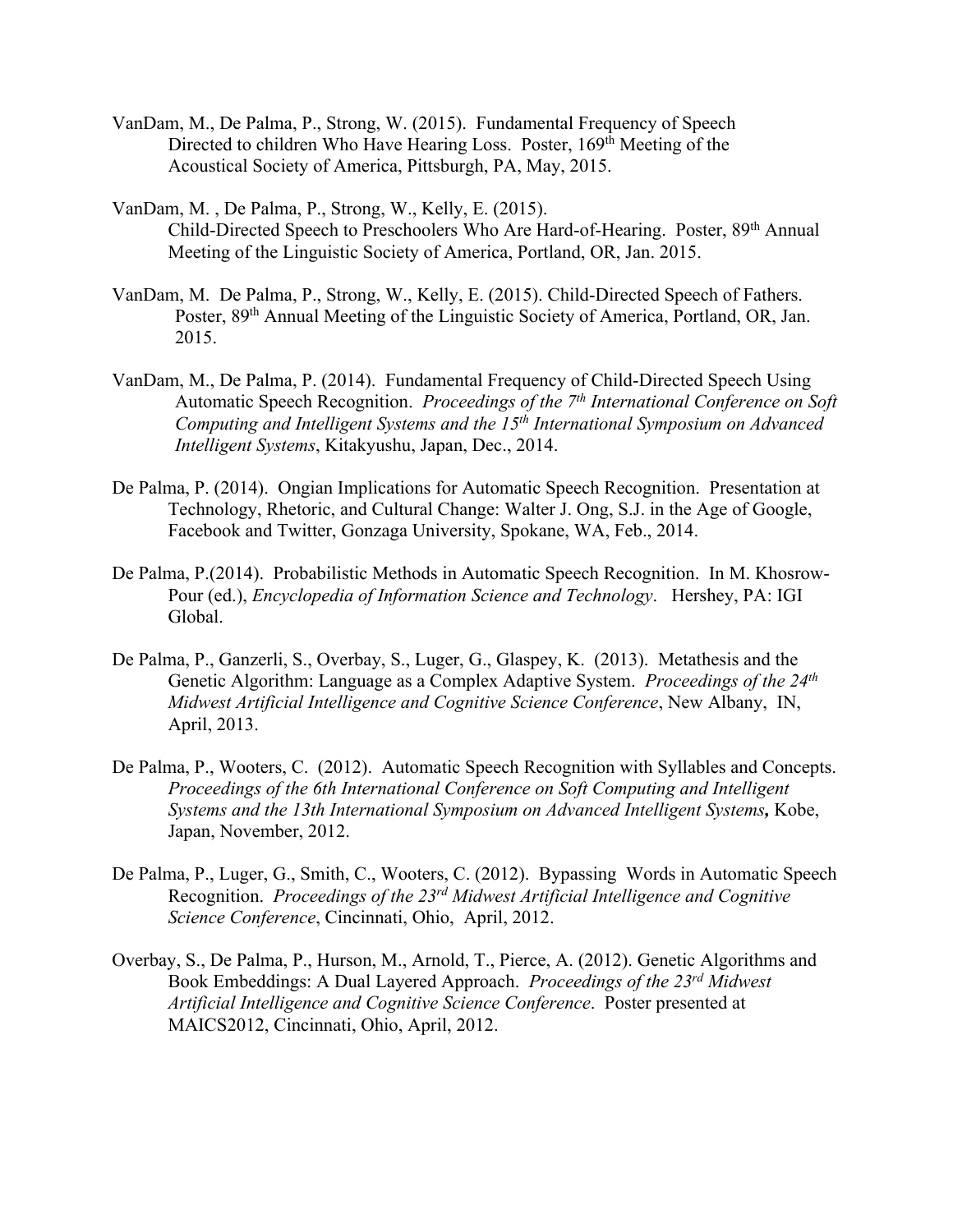- De Palma, Paul. (2010). Metathesis in English and Hebrew: A Computational Account of Usage-Based Phonology. Poster, Annual meeting of the Cognitive Science Society, Portland, OR, Aug. 2010.
- De Palma, P. (2009). Chapter 28: Genetic and Evolutionary Computing. In G. Luger, W. Stubblefield (eds.), *Artificial Intelligence Programming in Prolog, Lisp, and Java*. NY: Addison-Wesley.
- Ganzerli, Sara, De Palma, Paul. (2008). Genetic Algorithms and Structural Design Using Convex Models of Uncertainty. In Y. Tsompanakis, N. Lagaros, M. Papadrakakis (eds.), *Structural Design Optimization Considering Uncertainties*. London: A.A. Balkema Publishers, A Member of the Taylor and Francis Group.
- Overbay, Shannon, Ganzerli, Sara, De Palma, Paul, Brown, A., Stackle, P. (2006). Trusses, NP-Completeness, and Genetic Algorithms. *Proceedings of the 17th Analysis and Computation Specialty Conference* , St. Louis.
- Ganzerli, Sara, De Palma, Paul, Stackle, P., Brown, A. (2005). Info-Gap Uncertainty on Structural Optimization via Genetic Algorithms. *Proceedings of the Ninth International Conference on Structural Safety and Reliability*, Rome.
- Ganzerli, Sara., De Palma, Paul, Smith, J., Burkhart, M. (2003). Efficiency of genetic algorithms for optimal structural design considering convex modes of uncertainty. *Proceedings of The Ninth International Conference on Applications of Statistics and Probability in Civil Engineering,* San Francisco.
- Weiner, E. Judith, De Palma, Paul. (1993). Some Pragmatic Features of Lexical Ambiguity and Simple Riddles. *Language and Communication*, 13,3.
- De Palma, Paul, Weiner, E. Judith. (1992). Riddles: Accessibility, Parallelism and Knowledge Representation. *Proceedings of CoLing-92: The Fourteenth International Conferenc*e *on Computational Linguistics*, Nantes, France.
- Weiner, E. Judith, De Palma, Paul. (1990). When is a Riddle Not a Riddle. Presented at *The Annual Conference of the International Pragmatics Association*, Barcelona, Spain.

### **II. The Social Impact of Computing**

- De Palma, P. (2016). Pre-Literates in Silicon Valley. Paper presented at the *17th Annual Convention of the Media Ecology Association*. Bologna, Italy, June 23-26, 2016.
- De Palma, Paul (ed.). (2011). *Annual Editions: Technologies, Social Media, and Society* 12/13. Dubuque, Iowa: Duskin/McGraw-Hill.
- De Palma, Paul (ed.). (2010). *Annual Editions: Technologies, Social Media, and Society 11/12*. Dubuque, Iowa: Dushkin/McGraw-Hill.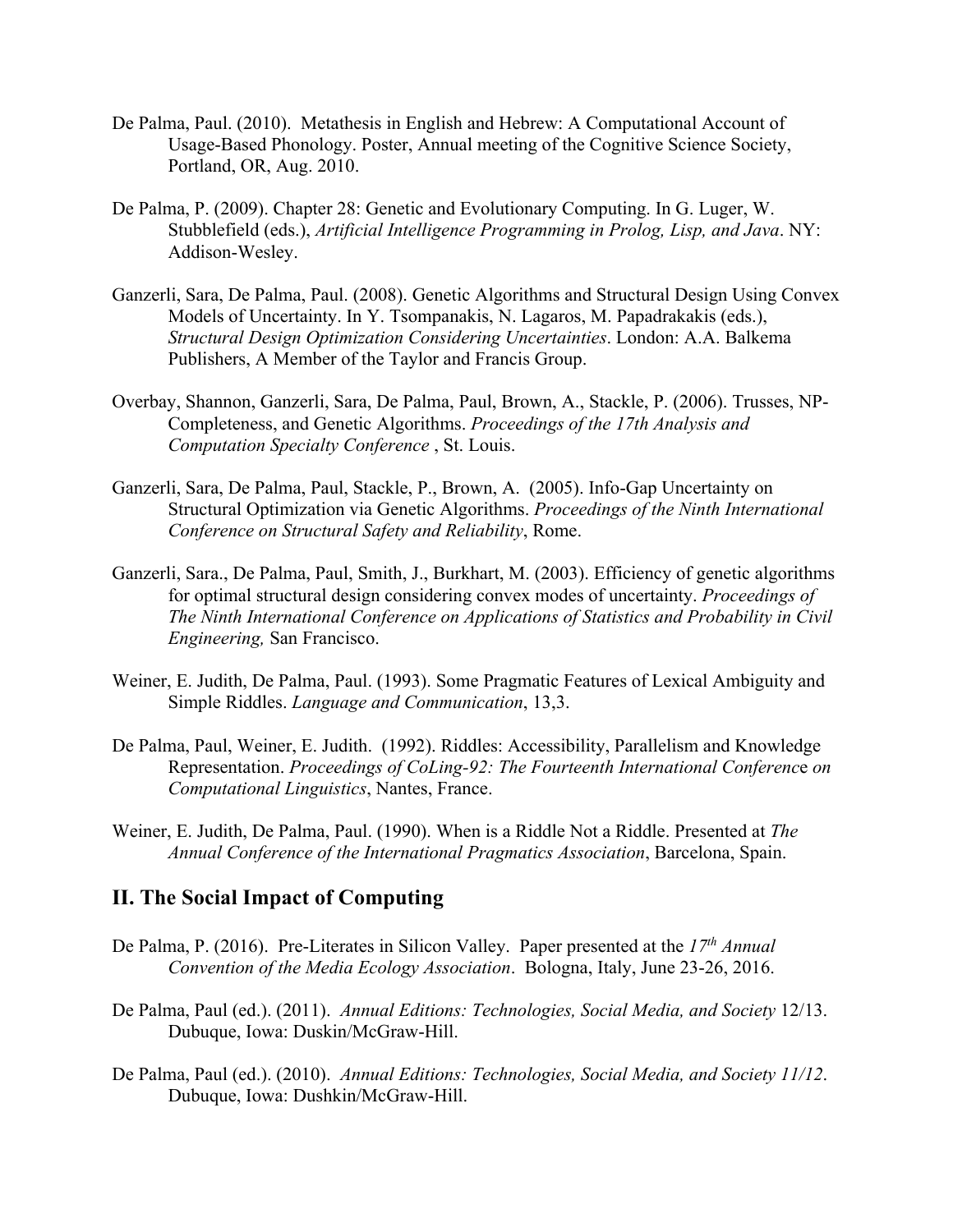- De Palma, Paul (ed.). (2009). *Annual Editions: Computers in Society 10/11*. Dubuque, Iowa: Dushkin/McGraw-Hill.
- De Palma, Paul (ed.). (2008). *Annual Editions:* Computers *in Society 09/10*. Dubuque, Iowa: Dushkin/McGraw-Hill.
- De Palma, Paul (ed.). (2007). *Annual Editions:* Computers *in Society 08/09* . Dubuque, Iowa: Dushkin/McGraw-Hill.
- De Palma, Paul. (2006). Women, Mathematics and Computing. In E. Trauth (ed.), Encyclopedia of Gender and Information Technology. Hershey, PA:Idea Group Reference.
- De Palma, Paul (ed.). (2005). *Annual Editions:* Computers *in Society 06/07*. Dubuque, Iowa: Dushkin/McGraw-Hill.
- De Palma, Paul. (2005). The Software Wars: Why You Can't Understand Your Computer. *The American Scholar*, 74, 1.
- De Palma, Paul (ed.). (2004*). Annual Editions:* Computers *in Society 05/06*. Dubuque, Iowa: Dushkin/McGraw-Hill.
- De Palma, Paul (ed.). (2003). *Annual Editions:* Computers *in Society 04/05*. Guilford, CT: Dushkin/McGraw-Hill.
- De Palma, Paul. (2003). An Italian (American) Among the Cyborgs. *Voices in Italian - Americana: A Literary and Cultural Quarterly* 14, 2.
- De Palma, Paul. (2002). Consciousness Constrained: A Review of *Thinks…* by David Lodge. *Artificial Intelligence Magazine* 23, 4.
- De Palma, Paul. (2002). Response to 'Technology, Humanity, Community' by Gerry Philipsen, *26th Annual Conference of The Northwest Communication Association*, Coeur d'Alene, Idaho.
- De Palma, Paul. (1999). http://www.when\_is\_enough\_enough?.com. *The American Scholar,*  68,1.
- De Palma, Paul. (1994-1998). Book Editor's Message, a quarterly column. *Computers and Society.*
- De Palma, Paul. (1995). Review of *Technopoly: The Surrender of Culture to Technology* by Neil Postman. *Computers and Society,* 25,1.
- De Palma, Paul. (1994). Response to "What We Have Learned from a Decade of Research (1983 - 1993) on The Psychological Impact of Technology." *Computers and Society,* 24,1.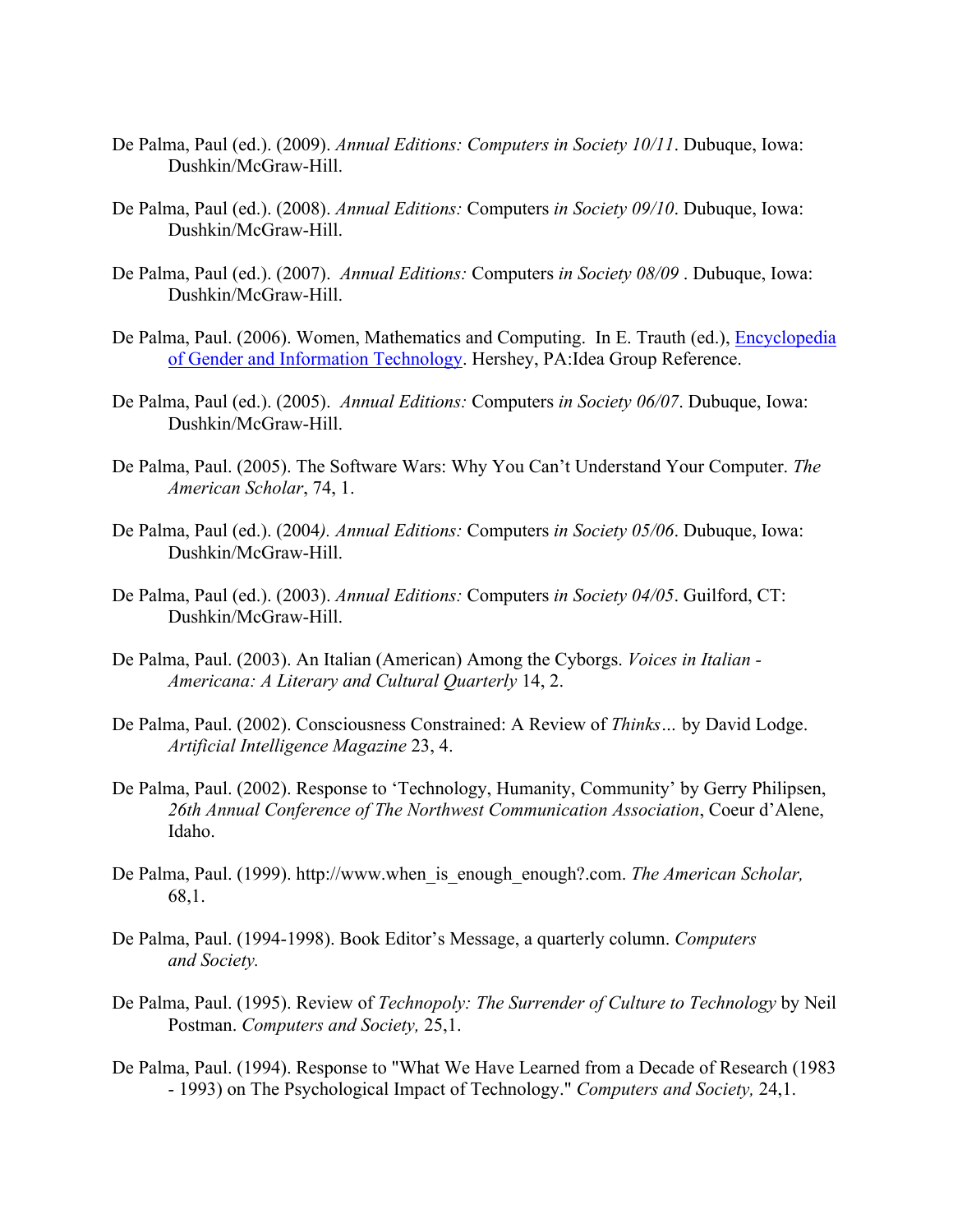### **III. Computer Science Education**

- Ganzerli, S., Overbay, S., De Palma, P., Kilzer, A, Datteri, R., Fitzgerald, S. (2008). Optimizing Resources in Undergraduate Research. *Proceedings of the 18th A&C Specialty Conference*, Vancouver.
- De Palma, Paul, Frank, C., Gladfelter , S., Holden, J. (2004). Cryptography and Computer Security in the Undergraduate Curriculum. *The 35th Annual Technical Symposium on Computer Science Education*, Norfolk, VA.
- De Palma, Paul. (2003). A Tale of Two Cultures. *Software Engineering Notes* 28, 5.
- Henderson, Peter, Almstrum , Vicki, De Palma, Paul, Hazzen , Orit, Potter- Kihlstrom , Kim. (2002). Women, Mathematics and Computer Science. *The 33rd Annual Technical Symposium on Computer Science Education*, Cincinnati/Covington (March, 2002).
- De Palma, Paul, Withers, Alex. (2001). Super Computing on a Budget. *The Journal of Computing in Small Colleges* 17,2. Originally presented at *CCSC* Northwestern Conference*,* Tacoma, WA (10/2001).
- De Palma, Paul. (2001). Triple Boot Machines for Cash-Strapped Small Colleges. *The Journal of Computing in Small Colleges* 16, 2. Originally presented at CCSC Northwestern, Beaverton OR (10/2000).
- De Palma, Paul. (2001). Why Women Avoid Computer Science. *The Communications of the ACM* 44, 6.
- De Palma, Paul. Withers, Alex, Hendricks, Brett. (2000). Networking Machines Running Red Hat Linux 5.2: A Recipe. *The Journal of Computing in Small Colleges,* 15, 2. Originally presented at CCSC Northwestern Conference, Spokane, WA (9/1999).
- De Palma, Paul. (1999). Using Industrial Sponsors in Software Engineering Courses: A Report from the Front Lines. *Forum for Advancing Software Engineering Education* 9, 8.
- De Palma, Paul. (1997). Retraining High School Teachers in the Fundamental Principles of Computer Science. *Journal of Computers in Mathematics and Science Teaching*, 16, 4.
- De Palma, Paul. (1996). Microcomputers (and other Sorrows). *Poster, Twenty-Seventh Annual Technical Symposium on Computer Science Education*. Philadelphia, PA.
- Bryant, Robert, De Palma, Paul. (1995). Computer Science for Poets (and other Smart People). *Proceedings of the Rocky Mountain Conference on Small College Computing*, Salt Lake City.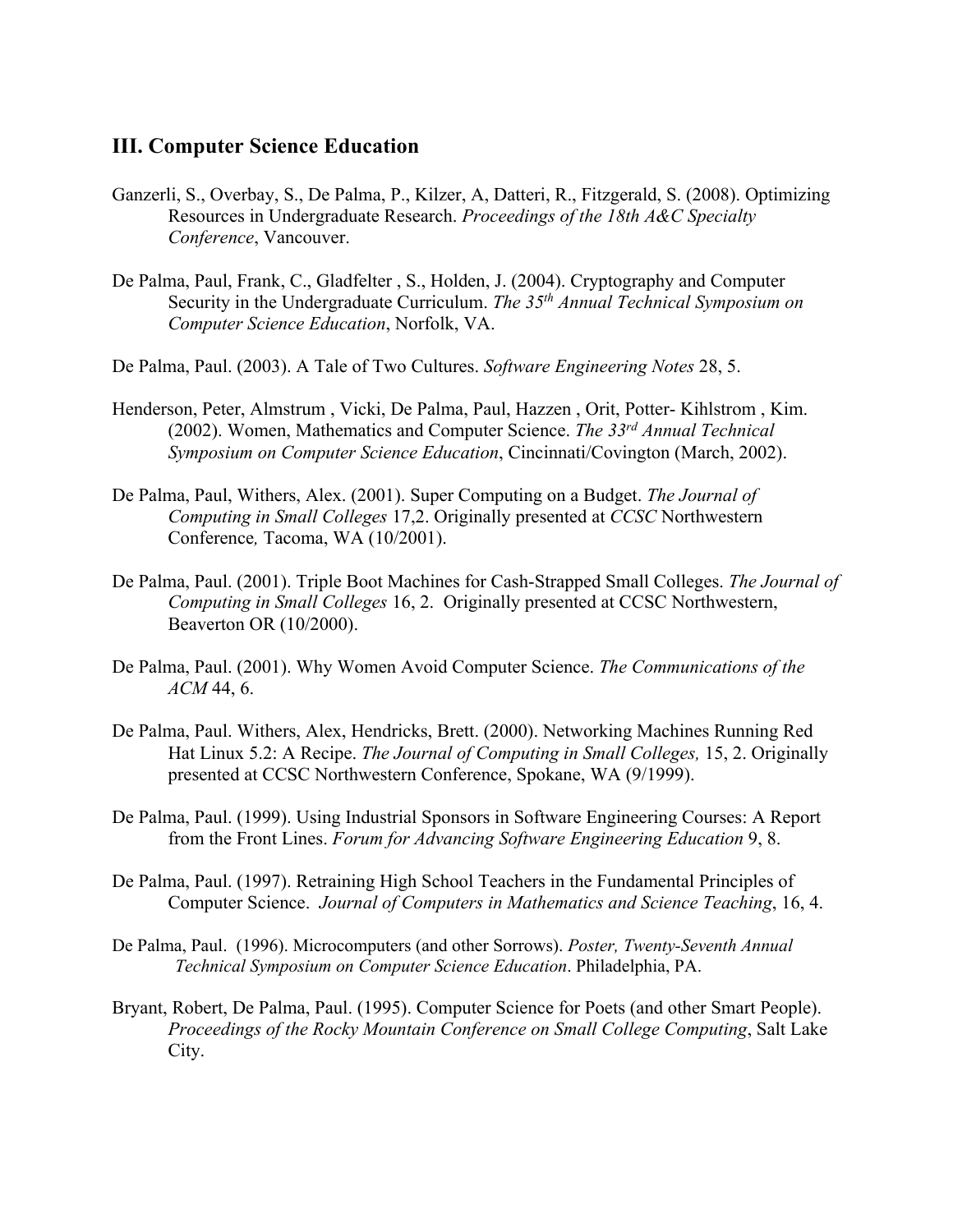Bryant, Robert, De Palma, Paul. (1993). A First Course in Computer Science for Small Four Year CS Programs. *SIGCSE Bulletin: A Quarterly Publication of the Association for Computing Machinery,* 25, 2.

### **IV. Articles Reprinted in Full or in Part**

De Palma, Paul (2008). http://when is enough enough?.com. In L. Troyka, D. Hesse (eds.), *Prentice-Hall Handbook for Writers*, 9th Edition. Upper Saddle River, NJ: Prentice-Hall.

De Palma, Paul. (2004). http:://when is enough enough?.com. In L. Quitman Troyka (ed.)., *Simon and Schuster Handbook for Writers.* NY: Simon and Schuster.

De Palma, Paul. (2003). http:://when is enough enough?.com. In L. Bloom, E. White, S. Borrowman (eds.), *Inquiry: Question, Reading, Writing.* NY: Prentice-Hall.

De Palma, Paul. (2002). Why Women Avoid Computer Science. In K. Schellenberg (ed.), *Computers in Society 03/04*, ed. Kathryn Schellenberg. Guilford, CT: Dushkin/McGraw-Hill.

- De Palma, Paul. (2002). http:://when\_is\_enough\_enough?.com. In L. Bloom, V. Smith (eds.). *The Essay Connection.* NY: Houghton-Mifflin.
- De Palma, Paul. (2002). http://when\_is\_enough\_enough?.com. In J. Royster (ed.), *Critical Inquiries: Readings on Culture and Community.* NY: Pearson Education.
- De Palma, Paul. (2000). http://when is enough enough?.com. In David Quammen, Burkhard Bilger (eds.), *Best American Science and Nature Writing, 2000.* NY: Houghton-Mifflin.
- De Palma, Paul. (2000). http://www.when\_is\_enough\_enough?.com. In K. Schellenberg (ed.). *Computers in Society 00/01* ed., Guilford, CT: Dushkin/McGraw Hill.

## **Ph.D. Thesis Committees**

Beaver, Ian (2018). *Automatic Conversation Review for Intelligent Virtual Assistants*. Department of Computer Science, University of New Mexico.

## **M.A. Thesis Committees**

- Jessica Beckendorf (2014). Mapping with Ushahidi: A Uses and Gratifications Approach to Crowd-sourced Mapping, M.A., Dept. of Communication and Leadership Studies, Gonzaga.
- Charlotte Saucedo (2011). Adolescent's Use of Instant Communications and their Social Development, M.A., Dept. of Communication and Leadership Studies, Gonzaga.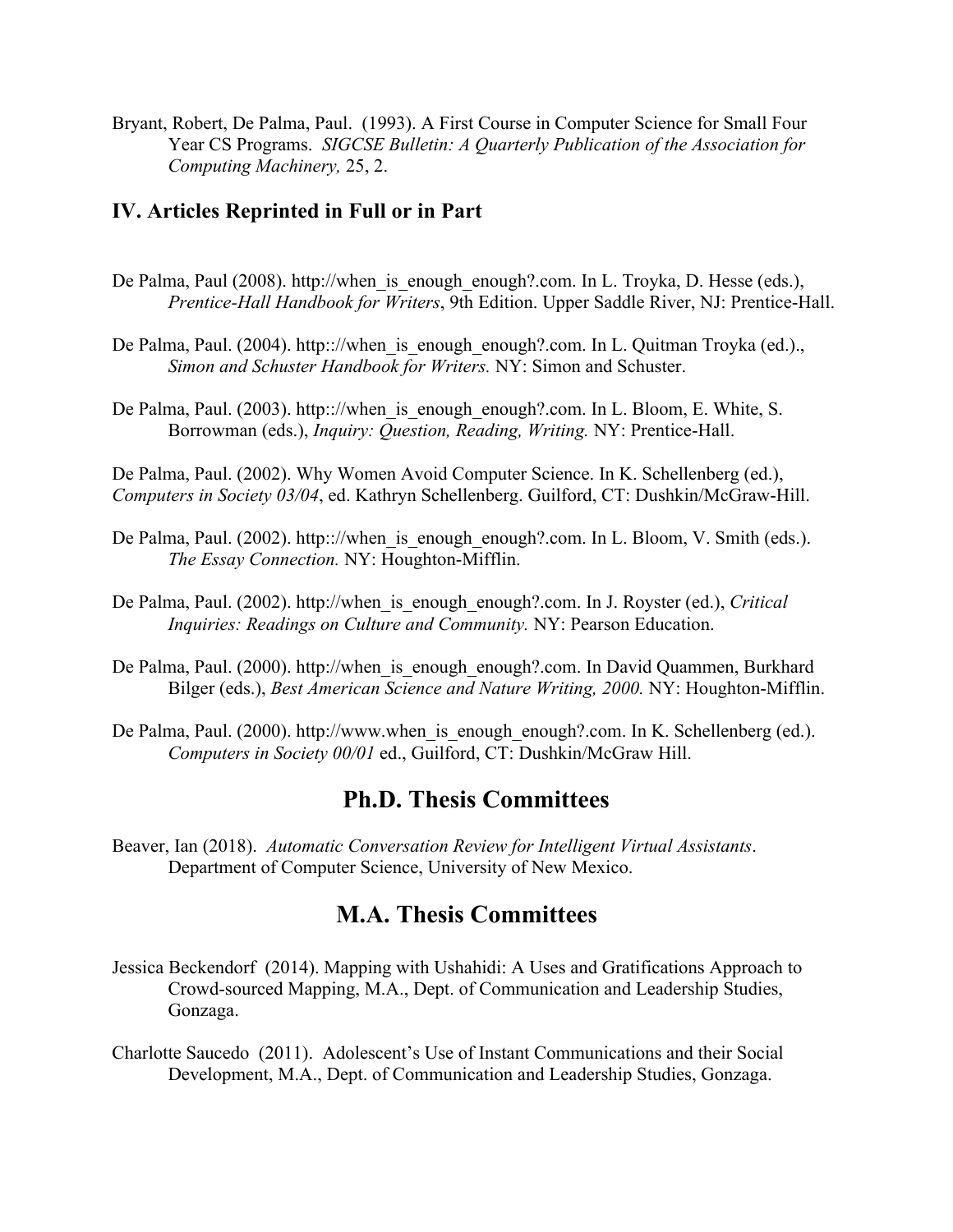- Regina Dowling (2010). Sybaritic Cyberspace: A Meta-Analysis of Computer Mediated Sexual Communication Literature, M.A., Dept. of Communication and Leadership Studies, Gonzaga.
- Danielle Meenach (2009). The Evolution of Instant Messaging in the Workplace: A Meta-Analysis: Organizational Impacts and Best Practices,M.A., Dept. of Communication and Leadership Studies, Gonzaga.
- Rebecca Weaver (2008). Senior Citizens and Internet Usage, M.A., Dept. of Communication and Leadership Studies, Gonzaga.

## **Undergraduate Research Directed/Co-Directed**

- Krantz, J. Dulin, M. (2018). Syllabification by Categorization. Spokane Intercollegiate Research Conference, Whitworth University, April 27-28 (faculty advisor: Paul De Palma).
- Krantz, J., Dulin, M. (2017). A Probabilistic Syllabifier Using Hidden Markov Models and the Genetic Algorithm. Center for Undergraduate Research and Creative Inquiry ZagFam Weekend poster session. Gonzaga University, October 7 (faculty advisor: Paul De Palma).
- Krantz, J., Dulin, M. (2017). Probabilistic Syllabification of English Words. Spokane Intercollegiate Research Conference, Gonzaga University, April 21-22. Best Oral Presentation (faculty advisor: Paul De Palma).
- Krantz, J., Dulin, M. (2017). Machine Learning Accuracy in Automatic Part-Of-Speech Tagging. Spokane Intercollegiate Research Conference, Gonzaga University, April 21-22 (faculty advisor: Paul De Palma).
- Carter Timm, (2017). A Non-Uniform, Event-Driven Sampling Waveform Approximation Technique Applied to Context-Free Phone Classification for Automatic Speech Recognition. Spokane Intercollegiate Research Conference, Gonzaga University, April 21-22 (faculty advisor: Paul De Palma).
- Lyons, Rianne (2017). Fundamental Frequency Analysis with Speech Processing Tools for Large Corpora. Spokane Intercollegiate Research Conference, Gonzaga University, April 21-22 (faculty advisor: Paul De Palma), B.S. thesis.
- Cullitan, C. (2016). A Parallel Genetic Algorithm for Book Embedding. Spokane Intercollegiate Research Conference. Whitworth University, April 20, 2016 (faculty advisors: Paul De Palma, Shannon Overbay), B.S. thesis.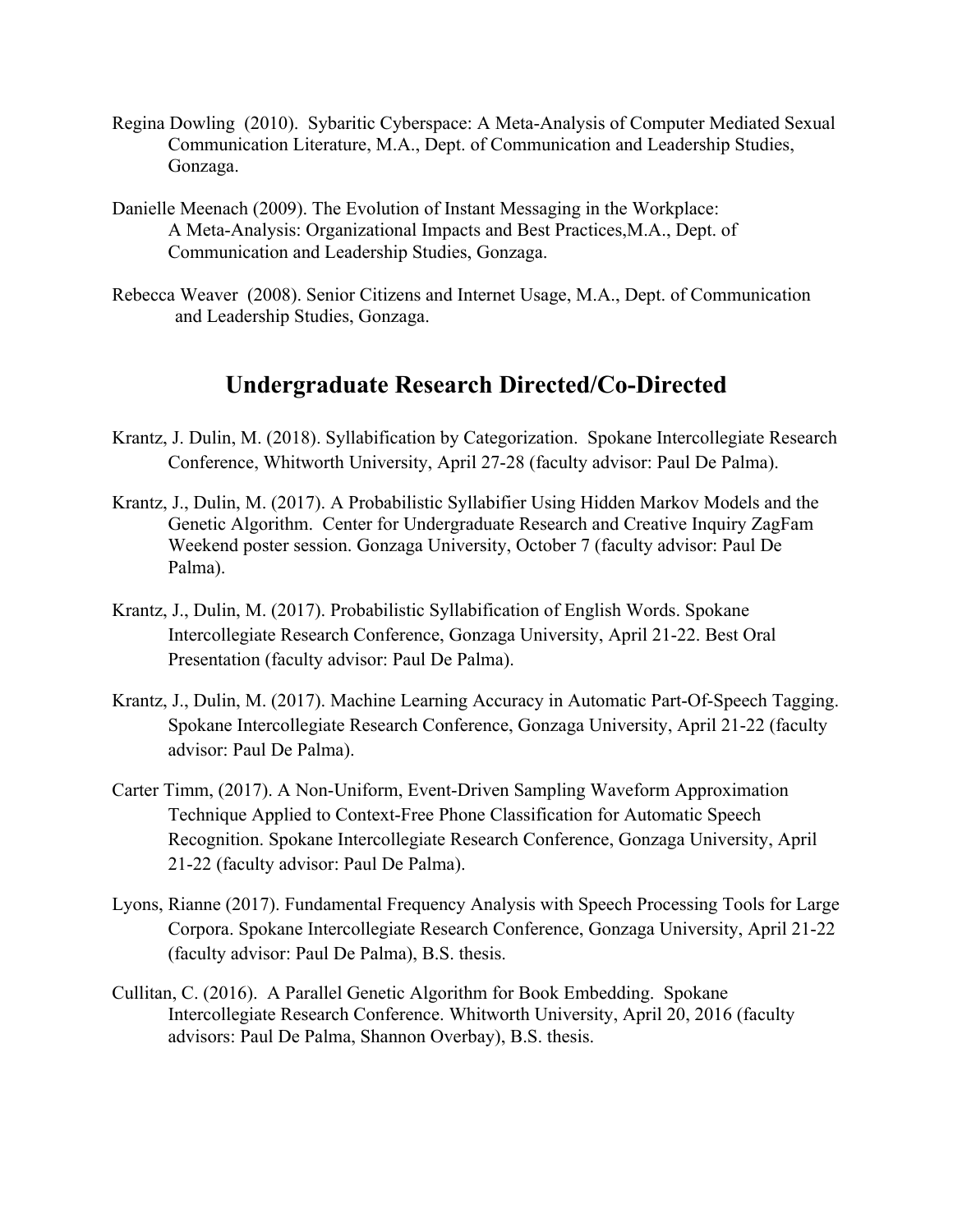- Bogensberger, B. (2016). Zipfian Distribution of Words and Word Phrases in American English Speech. Spokane Intercollegiate Research Conference. Whitworth University, April 20, 2016 (faculty advisor: Paul De Palma).
- Birmingham, C. (2014). Grammatical and Semantic Coherence as Related to N-Gram Size in the Brown Corpus. Spokane Intercollegiate Research Conference. Gonzaga University, April 26, 2014 (faculty advisor: Paul De Palma).
- Joplin , L. Cullitan, C. (2014). Book Embeddings: Using Polya's Enumeration Theorem to Minimize the Search Space for the Genetic Algorithm (Part 1). Spokane Intercollegiate Research Conference. Gonzaga University, April 26, 2014 (faculty advisors: Shannon Overbay , Paul De Palma)
- Harris, M., Johnson, L. (2014), Book Embeddings: Using Polya's Enumeration Theorem to Minimize the Search Space for the Genetic Algorithm (Part 2). Spokane Intercollegiate Research Conference, Gonzaga University, April 26, 2014 (faculty advisors: Shannon Overbay, Paul De Palma).
- Joplin, L., Mai, M. (2013). Searching for Optimal Book Embeddings for Families of Graphs. Annual Meeting of the Pacific Northwest Section of the MAA, Willamette University, Salem, Oregon, April 13 (faculty advisors: Shannon Overbay, Paul De Palma).
- Joplin, L., Mai, M. (2013). Searching for Optimal Book Embeddings for Families of Graphs. Spokane Intercollegiate Research Conference, Whitworth University, Spokane, WA, April 27 (faculty advisors: Shannon Overbay, Paul De Palma).
- Hurson, M. (2012). *Book Embedding and the Genetic Algorithm: A Dual-Layered Approach (Part 1)*. Northwest Undergraduate Mathematics Symposium (NUMS), Lewis and Clark College, Portland, OR, March 10 (faculty advisors: Shannon Overbay, Paul De Palma).
- Arnold, T. (2012). *Book Embedding and the Genetic Algorithm: A Dual-Layered Approach (Part 2)*. Northwest Undergraduate Mathematics Symposium (NUMS), Lewis and Clark College, Portland, OR, March 10 (faculty Advisors: Shannon Overbay, Paul De Palma).
- Hurson, M (2012). *A Genetic Algorithm for Optimized Book Embedding: A Dual-Layered Approach (Part 1)*. Annual Meeting of the Pacific Northwest Section of the Mathematical Association of American (PNWMAA), University of Portland, Portland, OR, April 20-21 (faculty advisors: Shannon Overbay, Paul De Palma).
- Arnold, T. (2012). *A Genetic Algorithm for Optimized Book Embedding: A Dual-Layered Approach (Part 2)*. Annual Meeting of the Pacific Northwest Section of the Mathematical Association of America (PNWMAA), University of Portland, Portland, OR, April 20-21 (faculty advisors: Shannon Overbay, Paul De Palma).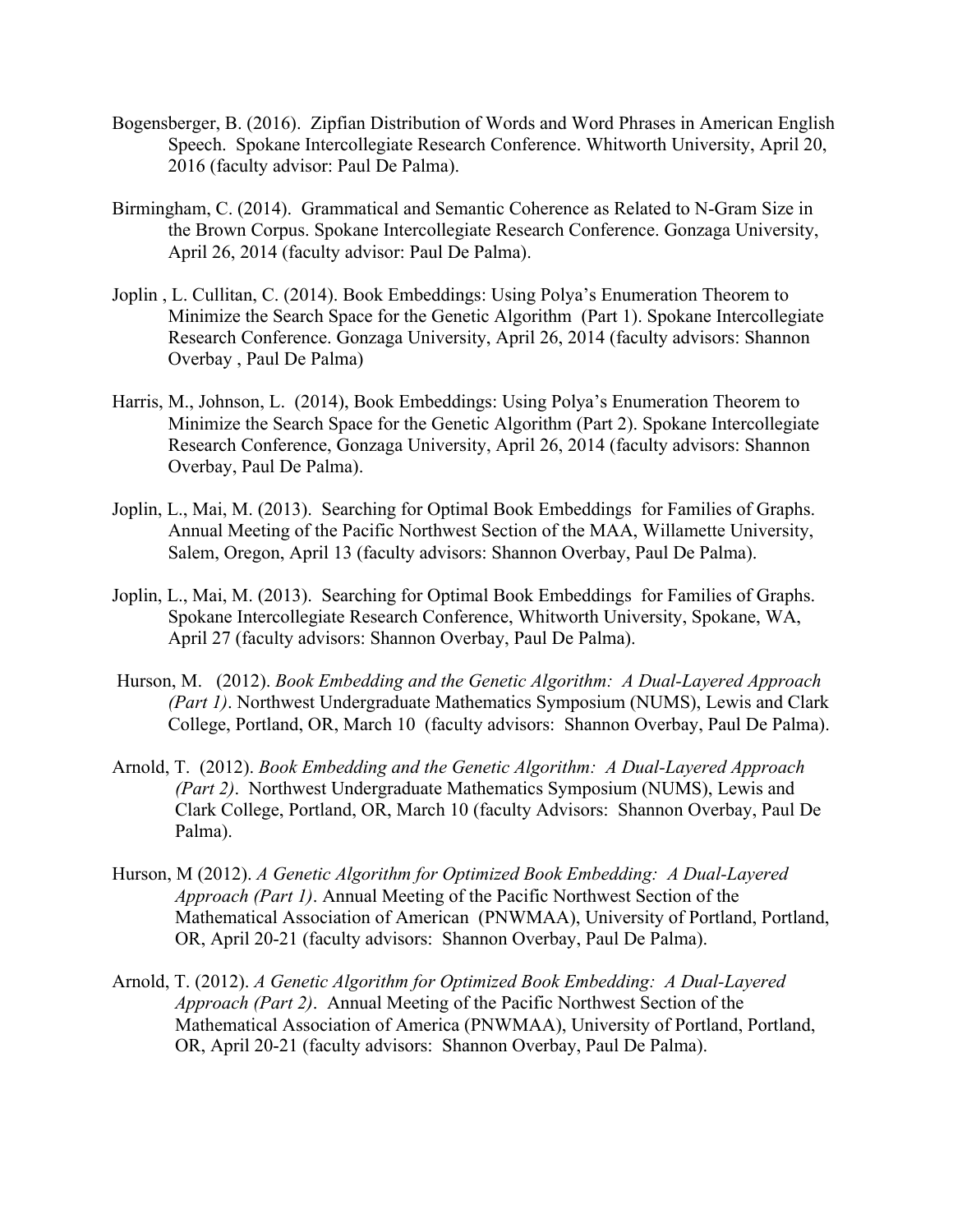- Hurson, M. (2011). *The Genetic Algorithm: Searching for an Optimal Book Embedding*. Spokane Regional Mathematics Colloquium, Gonzaga University, October 5 (faculty advisors: Shannon Overbay and Paul De Palma).
- Ratum, C., Topacio, S. , Hurson, M (2011). Book Embedding with the Genetic Algorithm. Spokane Intercollegiate Research Conference, Whitworth University, April 16 (faculty advisors: Shannon Overbay, Paul De Palma).
- Haddock, Jamie (2011). A Probabilistic Part of Speech Tagger. Spokane Intercollegiate Research Conference, Whitworth University, April 16 (faculty advisor: Paul De Palma)
- Glaspey, K. (2008). Modeling Metathesis Using Genetic Algorithms. Spokane Intercollegiate Research Conference, Gonzaga University, April 12 (faculty advisor: Paul De Palma).
- Kilzer, A., Ruckert, A. (2008). Genetic Algorithms for Optimized Book Embeddings II. Spokane Intercollegiate Research Conference, Gonzaga University, Spokane, April 12, 2008 (faculty advisors: Shannon Overbay, Paul De Palma).
- Kilzer, A. (2007). Genetic Algorithms and Book Embedding. Poster, Engineering Week, Gonzaga University, Spokane, WA, February 22 (faculty advisors: Shannon Overbay, Paul De Palma).
- Dahmen, K., Kilzer, A. (2006). Genetic Algorithms for Optimized Book Embedding. Spokane Intercollegiate Research Conference, Whitworth University, April 7 (faculty advisors: Shannon Overbay, Sara Ganzerli, Paul De Palma).
- Datteri, R., (2006). Genetic Algorithms in NP Complete Problems. Spokane Intercollegiate Research Conference, Whitworth University, April 7 (faculty advisors: Shannon Overbay, Sara Ganzerli, Paul De Palma)
- Fitzgerald, S. (2006). Multi-Level Hybrid Clusters. Spokane Intercollegiate Research Conference, Whitworth University, April 7 (faculty advisors: Shannon Overbay, Paul De Palma, Sara Ganzerli).
- Fitzgerald, S., Brown, A., Burton, A., Stackle, P. (2005). Natural Selection as a Means of Problem Solving. Annual Meeting of the Pacific Northwest Section of the Mathematical Association of America, University of Puget Sound, April 1-2 (faculty advisors: Shannon Overbay, Sara Ganzerli, Paul De Palma)
- Burton, A. (2004). Truss Optimization Using Genetic Algorithms. Genetic and Evolutionary Computation Conference, Seattle, June 24-26. (faculty advisors: Sara Ganzerli, Paul De Palma).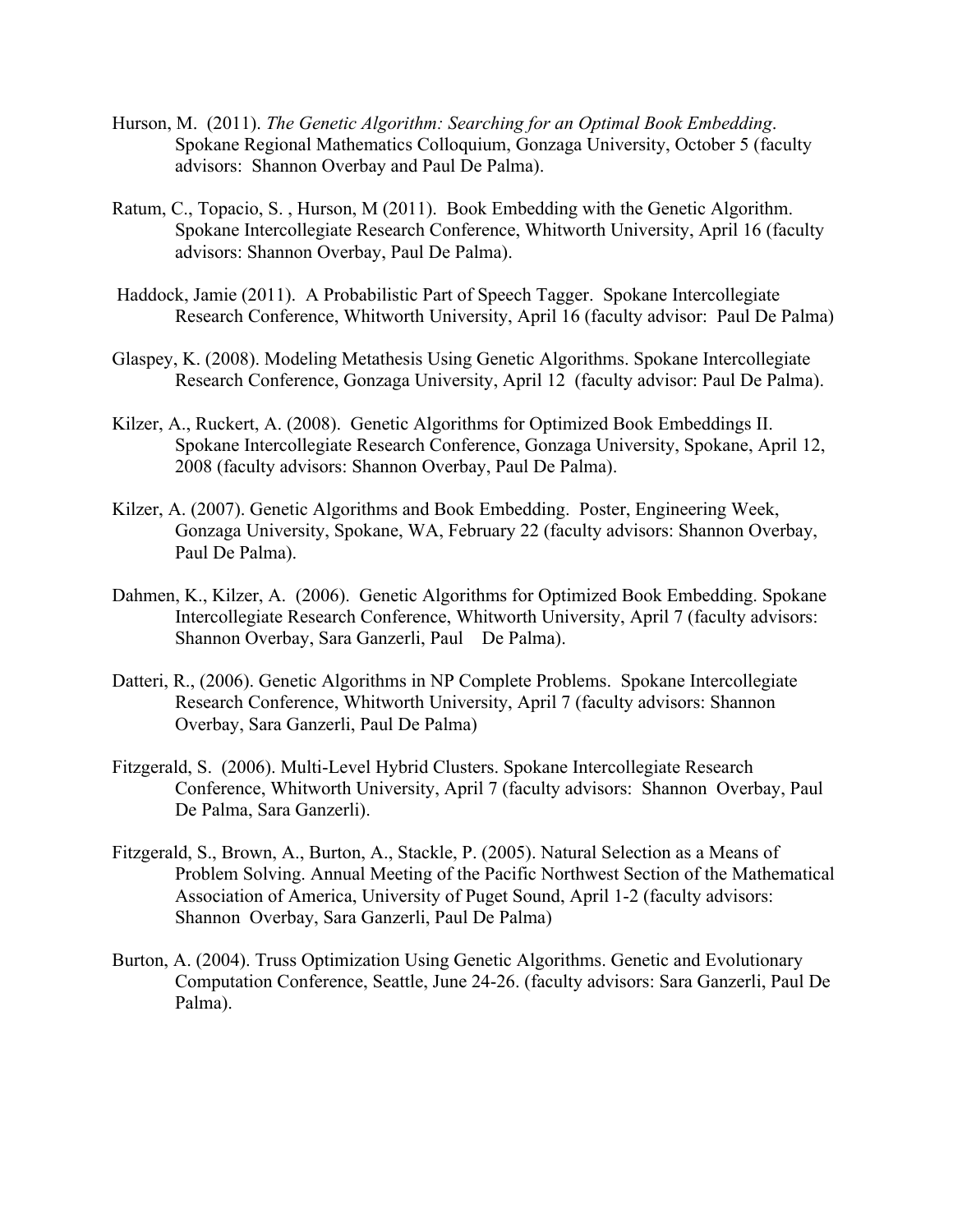## **Grants**

### **I. External**

De Palma, P. (PI) Amazon Web Services In-kind grant to support compute-intensive research in natural language processing. \$10,000 2018

VanDam, M. (PI), Washington State University De Palma, P (Consultant), Gonzaga University National Science Foundation Collaborative Research: Enabling Access to and Analysis of Shared Daylong Child and Family Audio Data Award Number: 1539133 \$281,958 (In collaboration with: A. Warlaumont, UCLA, \$447,225, B. MacWhinney, Carnegie Mellon, \$256,256) 2015

VanDam, M. (PI) De Palma, P. (Co-PI) Washington State University, Spokane, Faculty Seed Grant \$15,000 2015

Labay, V. (PI) De Palma, P (Co-PI) Kern Family Foundation Integrating the Entrepreneurial Mindset into Engineering Education \$658,529 2012-2014

De Palma, P (PI) McFarland, M (Co-PI) National Science Foundation/Gonzaga University Matching grant for a data communications lab \$18,356 1997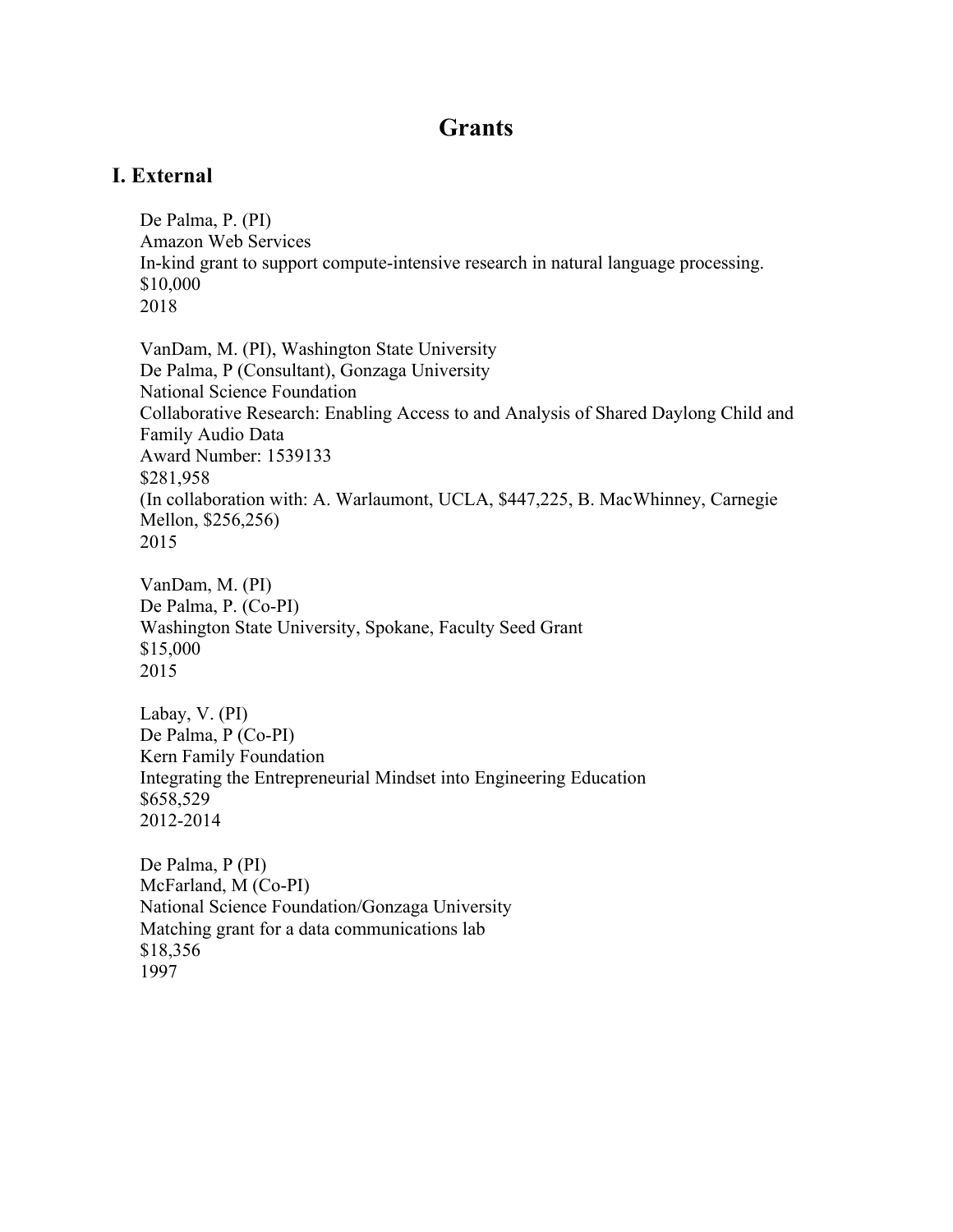### **II. Internal**

McDonald Word Award (some with Sara Ganzerli and/or Shannon Overbay) Gonzaga University Undergraduate research assistant support \$16,971 Regularly since 2000

Gonzaga University Research Council (some with Sara Ganzerli and/or Shannon Overbay) Undergraduate research assistant support, funding to attend a summer MIT workshop in cryptography Regularly since 2000 \$15,494

## **Professional Memberships**

Linguistics Society of America (LSA) IEEE (Institute of Electrical and Electronic Engineers) Computer Society American Association of University Professors

## **Professional Service**

Reviewer 91<sup>st</sup>, 87<sup>th</sup> Annual Meeting of the Linguistics Society of America Austin, January, 2017 Boston, January, 2013

Reviewer CogSci 2018, 2016, 2015, 2014, 2013, 2012, 2011 40th, 38th, 37th, 36th, 35th, 34th, 33rd meetings of the Cognitive Science Society Madison, Philadelphia, Pasadena, Quebec City, Berlin, Sapporo, Boston

Reviewer EAP\_COGSCI 2015 The EuroAsianPacific Joint Conference on Cognitive Science: 4<sup>th</sup> European conference on Cognitive science &10<sup>th</sup> International Conference on Cognitive Science Torino, Italy

Outside Pre-Tenure Reviewer Department of Mathematics and Computer Science Colorado College Colorado Springs, CO, 2014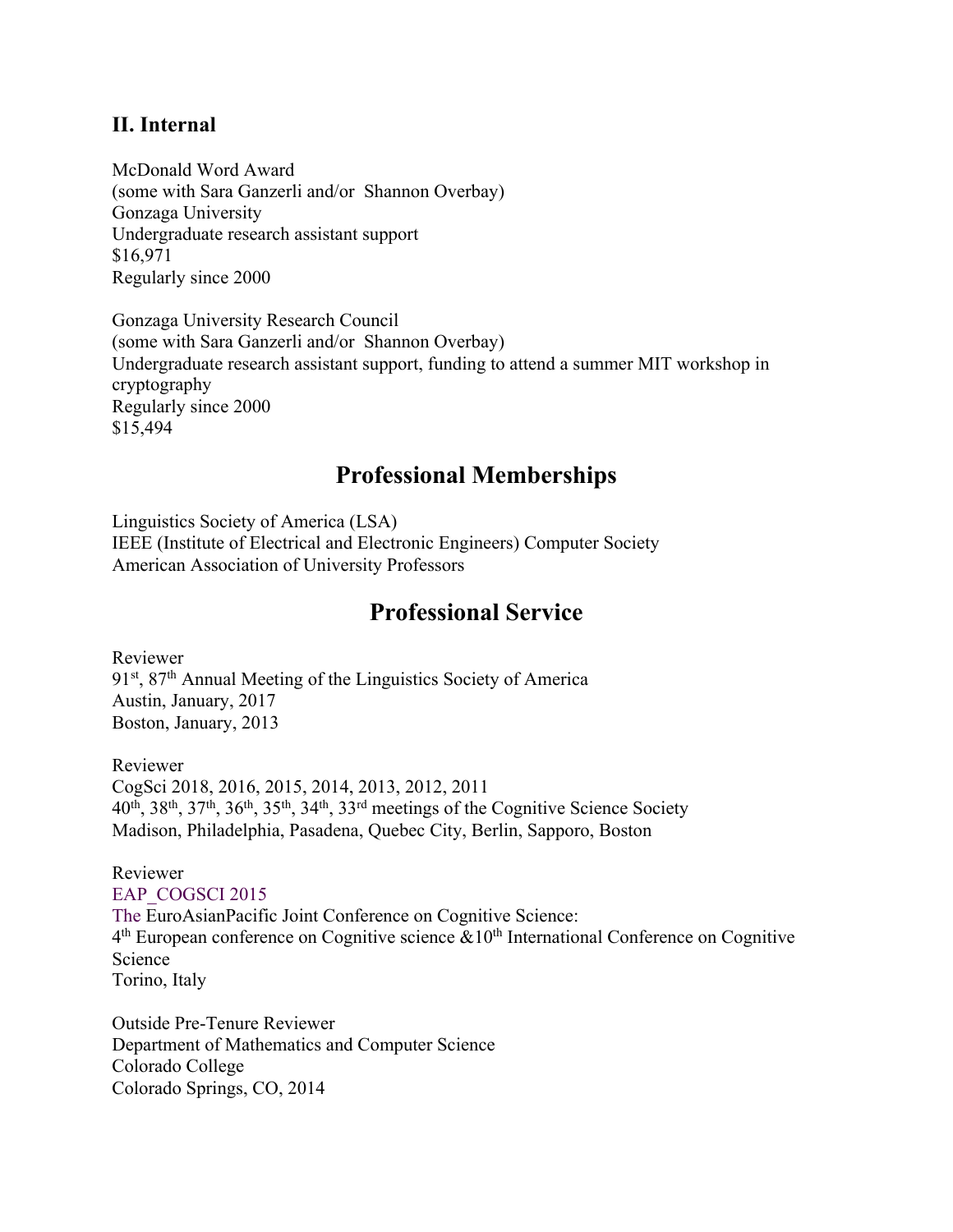Conference Chair MAICS 2014 25th Modern AI and Cognitive Science Conference Spokane, WA, April, 2014

Conference Co-Chair Technology, Rhetoric, and Cultural Change: Walter J. Ong, S.J. in the Age of Google, Facebook and Twitter Spokane, WA, February, 2014

Program Committee MAICS 2013,2012 24th, 23rd meetings of the Modern/Midwest AI and Cognitive Science Conference New Albany, Cincinnati

Session Organizer: Language Model Research in Automatic Speech Recognition SCIS-ISIS-2012 The 6th International Conference on Soft Computing and Intelligent Systems The 13th International Symposium on Advanced Intelligent Systems Kobe, Japan, November, 2012

Outside Promotion Reviewer Department of Computer Science St. Joseph's University Philadelphia, PA, 2009

Reviewer IEEE Transactions on Education 2008

Reviewer SIGCSE 2003, 2204, 2005, 2006, 2007 34th, 35th, 36th, 37th, 38th Annual Technical Symposia on Computer Science Education Reno, Norfolk, St. Louis, Houston, Covington.

Reviewer *International Journal of Uncertainty, Fuzziness and Knowledge Based Systems: Special Issue on Cyber Trust and Intelligent Systems* World Scientific Publishing Co., Singapore 2005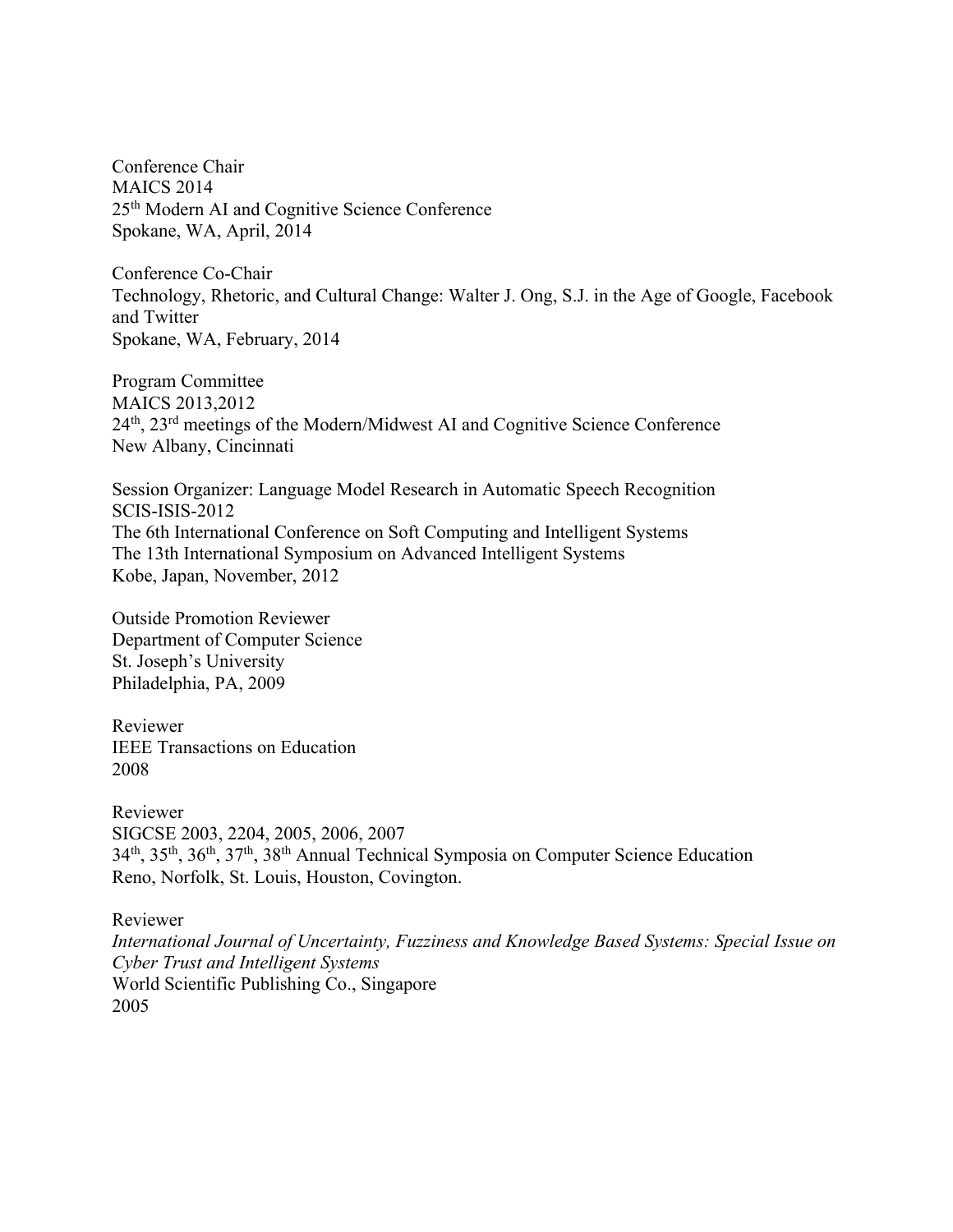Reviewer ITICSE 2005, 2006 10<sup>th</sup>, 11<sup>th</sup> Annual Conference on Technology and Computer Science Education Monte da Caparica, Portugal, Bologna, Italy

Reviewer CCLI Program National Science Foundation Washington, D.C., 1999, 2000, 2001

Inland Northwest chapter of the ACM Co-Chair, 1999-2005

Author's Chair Northwest Conference on Small College Computing Spokane, WA 1999

Books Editor *Computers and Society* 1994-1998

## **Courses Taught**

#### **Technical Interest Advanced Courses**

Speech and Natural Language Processing Biological Metaphors in Computer Science: Genetic Algorithms and Neural Networks Artificial Intelligence Theory of Computation Applied Cryptography

#### **General Advanced Courses**

Computer Graphics Organization of Programming Languages Operating Systems Database Management Systems Software Engineering and Group Design

#### **Introductory Courses**

Introduction to Programming (C, C++, Python) Data Structures (C++) Object-Oriented and Event-Driven Programming (Java) Digital Logic

**Social Implications of Computing (Graduate)** Social Dynamics of Communication and Technology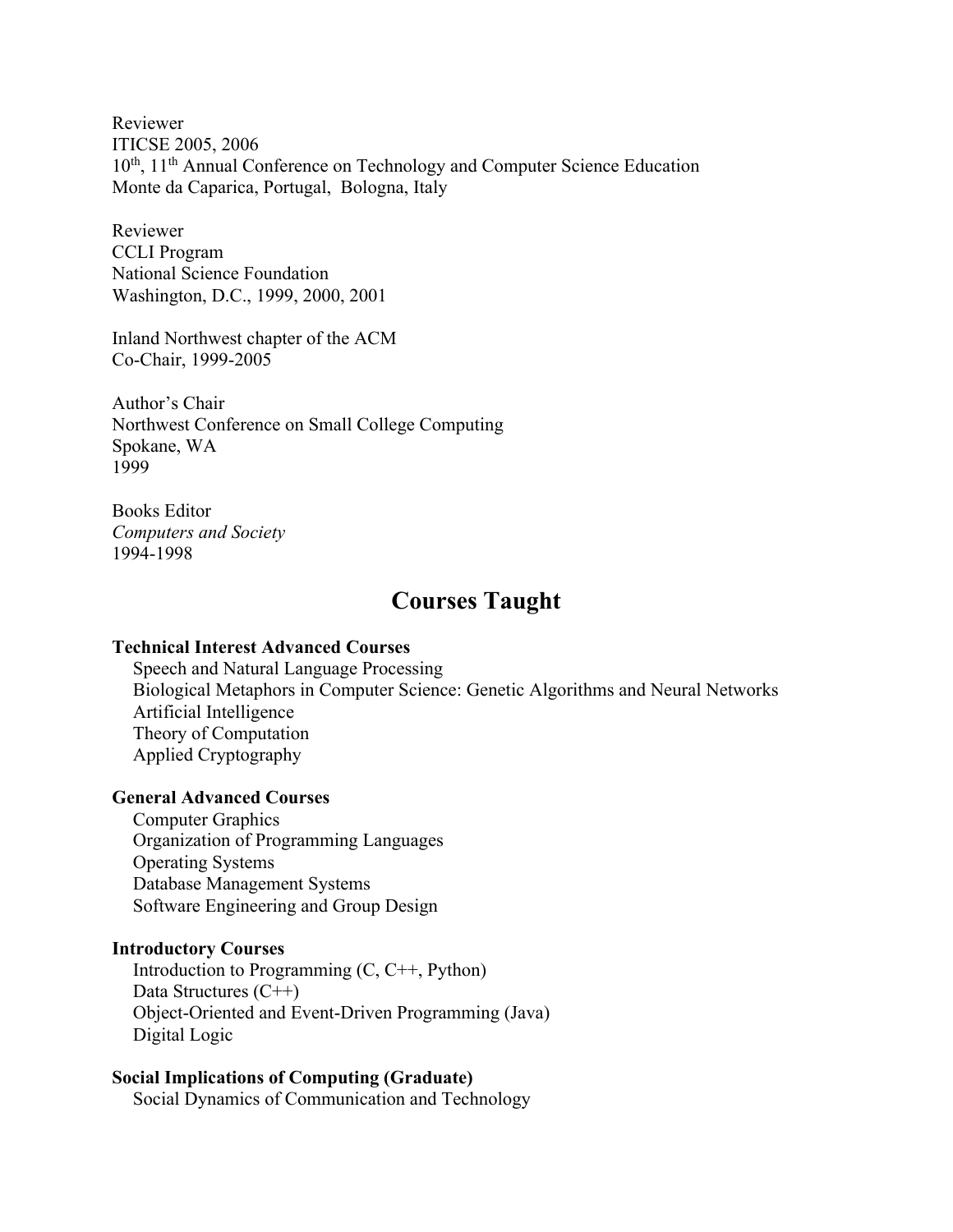## **Significant University Service**

Phi Beta Kappa faculty co-representative Gonzaga University Co-led the effort to establish a Phi Beta Kappa chapter at Gonzaga University 2017-present 2003-2009

Chair, Committee to Rewrite Policy on Reappointment, Tenure, and Promotion School of Engineering and Applied Science Gonzaga University 2016-2018

American Association of University Professors (AAUP) Executive Committee Gonzaga University chapter 2014-present

ABET Accreditation Coordinator Department of Computer Science Directed ABET accreditation effort 2003-2014

Academic Council Gonzaga University 2010-2013

Chair, Policy & Procedures Committee of the Academic Council Gonzaga University 2010-2012

Chair, Department of Computer Science Gonzaga University 2008-2012

## **Other Stuff**

### **Non-Professional Interests**

Cycling, running, skiing Language study **Politics**